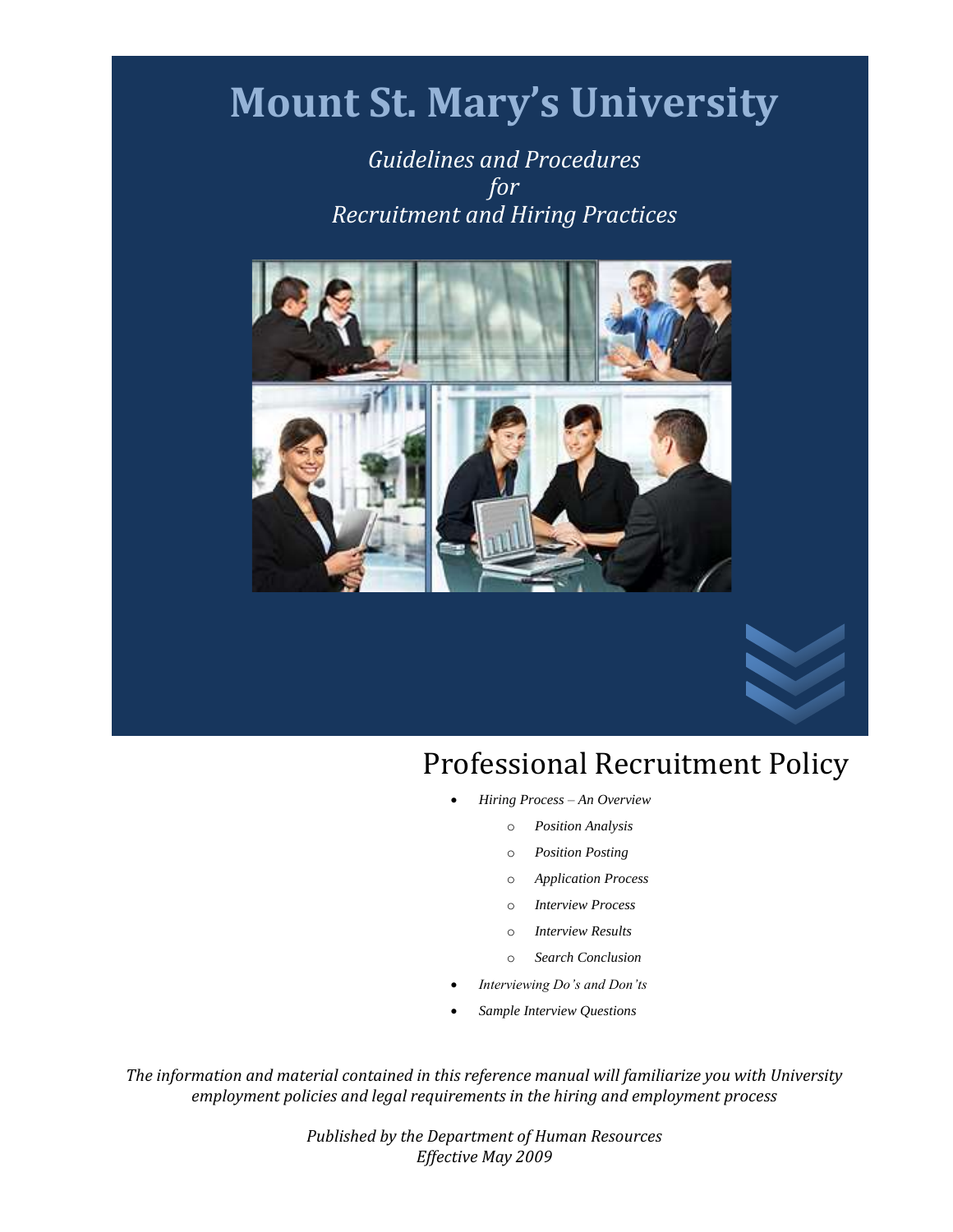#### **Staff Recruitment Process**

#### **I. Position Analysis**

A vacancy presents an opportunity to rethink a position and the characteristics of the position needed to make it work, now and into the future.

- 1. What would happen if this job were not filled or performed?
- 2. What can we learn from our past five year's experience with this position?

#### **II. Position Posting**

- 1. Department Head completes a Personnel Requisition Form with a job description attached and forwards the form through their divisional vice president and then to the Office of Human Resources.
- 2. Once approved, the Office of Human Resources posts a "Position Vacancy" notice in house (for a minimum of three days), on the Mount's website, Job Line and places a call to the Job Placement Service.
	- a. If a current employee applies for the position, they must notify the Human Resource Office.
	- b. HR staff will conduct tests (word processing, spreadsheet management, etc.) for the position, as necessary.
- 3. Positions may be advertised in local newspapers on an as-needed basis.

#### **III. Application Process**

- 1. A copy of the approved position vacancy notice is forwarded to the supervisor along with:
	- a. Staff Benefits Summary
	- b. Applicant Log
	- c. "Change of Status" Form (to be completed when an applicant is hired).
	- d. EEO Data Cards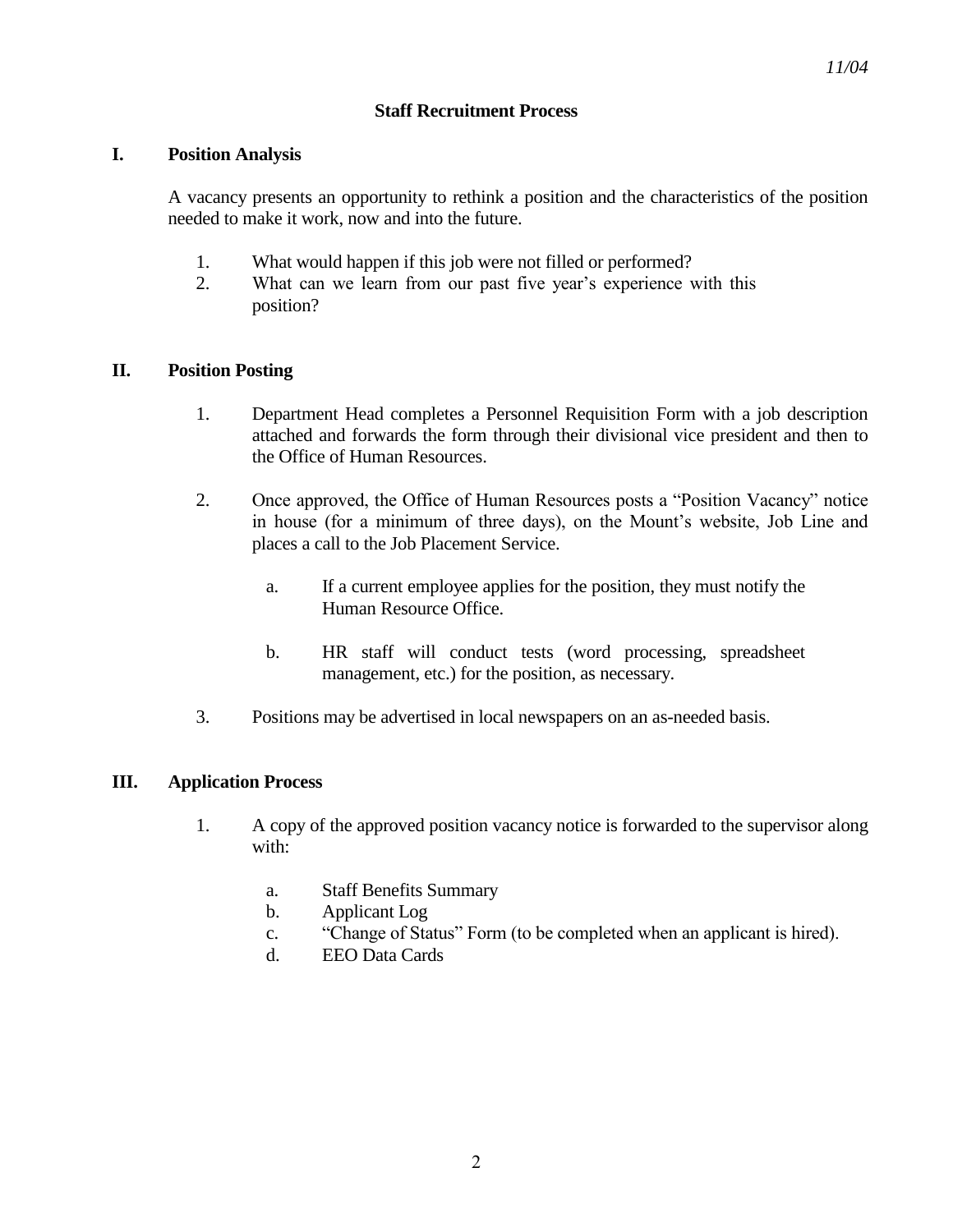- 2. Recruiting a Candidate Pool
	- a. Looking Inside
		- Consider possible internal candidates with an interest in the post.
		- Determine if the position requires an external search.
	- b. External Search:
		- Advertising
			- brief position description
			- minimum qualifications
			- include information needed from candidate
				- i. an application or resume
				- ii. a cover letter from the candidate
				- iii. names & phone #s of 3 references
			- state length of response time
			- ad placement (where locally)
			- emails or faxes accepted?

- Focused Contacts - person-to-person networking.

The object is to reach good candidates who are happily and productively employed elsewhere, but who may be open for a change.

Applications will be received through the Department of Human Resources.

A log of all applicants must be maintained and placed on file at the end of the search in the Human Resources office.

**An EEO Data Form is automatically emailed to applicant when they apply online. Applicants who mail or fax their resume will need to be sent an EEO Data Form to complete and return to Mount St. Mary's University. When completed, this form remains separate from the candidate's application and is not available to the hiring manager or others involved in the search.**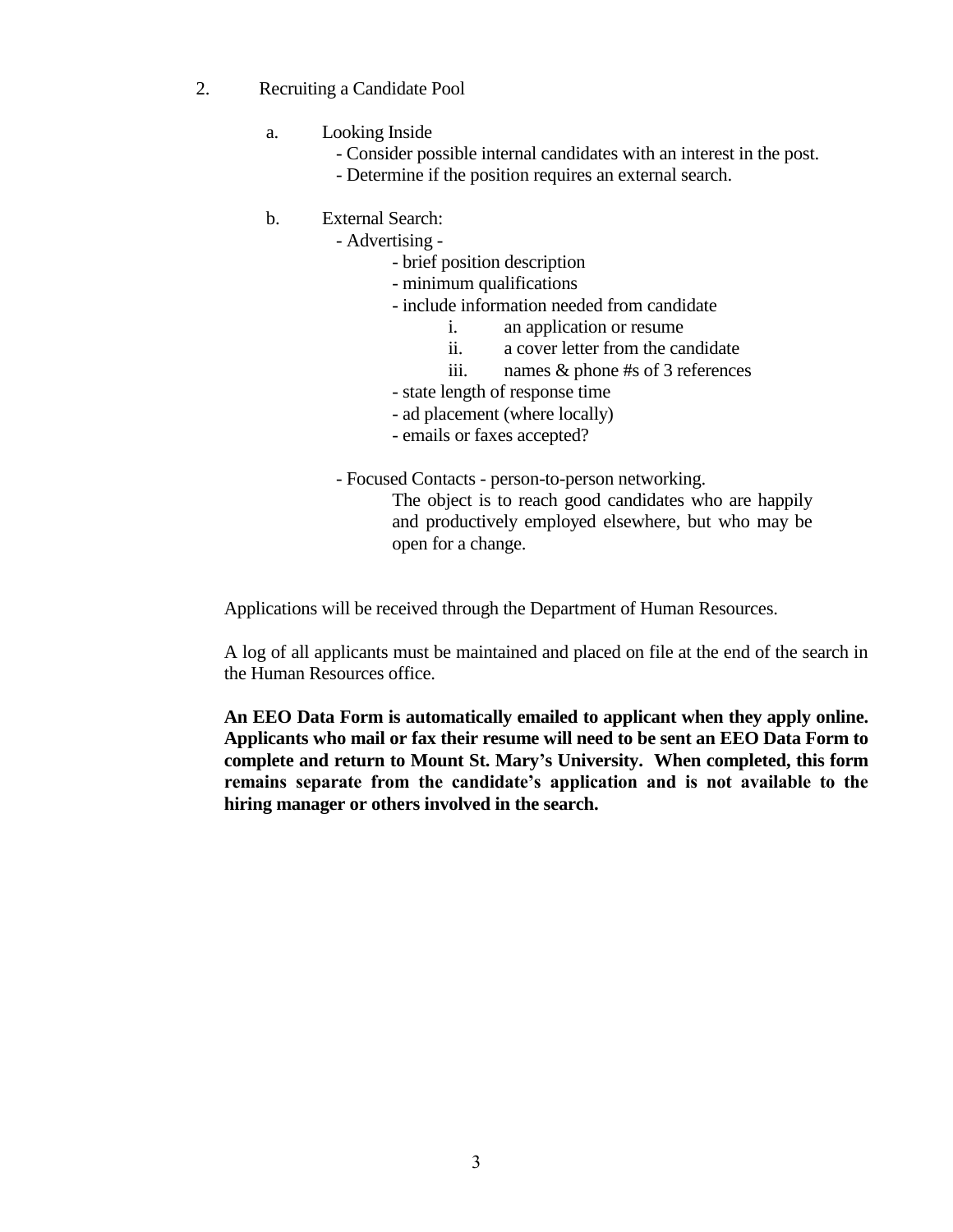#### **IV. Interview Process**

Interviews are conducted by the Department Head, or if necessary, by the Executive Director of Human Resources.

- A. Schedule Short-List Candidates for Interviews
	- Prior to inviting any candidates to campus for interviews, references must be checked and documented (Appendix A)
	- Normally, no less than three candidates will be interviewed for an opening. (At least one female and/or minority candidate should be interviewed.)
	- Prepare for the Interview (Appendix B)
	- Send a Mount Information Packet in advance of the interview (Appendix B)
	- Interview Questions/Interview Analysis (Appendix C)

#### B. Interview Results & Hiring

- When a decision has been made to hire an applicant, the Department Head notifies the Human Resources Office.
	- a. If the minimum wage isn't sufficient to the applicant and the Department Head feels the applicant should receive consideration for a higher starting wage, a request to the Executive Director of Human Resources can be made. HR will determine whether any adjustment to the minimum hiring wage should be made and determine the amount that can be offered.
	- b. The Department Head notifies the applicant of the decision made and offers the position to the applicant.

#### **V. Search Conclusion**

- 1. Once the offer has been accepted, the Change of Status Form should be completed by the Department Head and returned to the Department of Human Resources along with the new employee's application/resume.
- 2. A "Welcome Aboard" letter with necessary payroll forms (federal and state tax forms, I-9 verification, etc.) will be sent to the new employee by the Department of Human Resources.
- 3. Letters of regret will be mailed to all applicants once the final candidate has accepted the offer of employment.
- 4. The completed applicant log and applications/resumes from the other candidates must be returned to the Department of Human Resources as soon as the search is completed.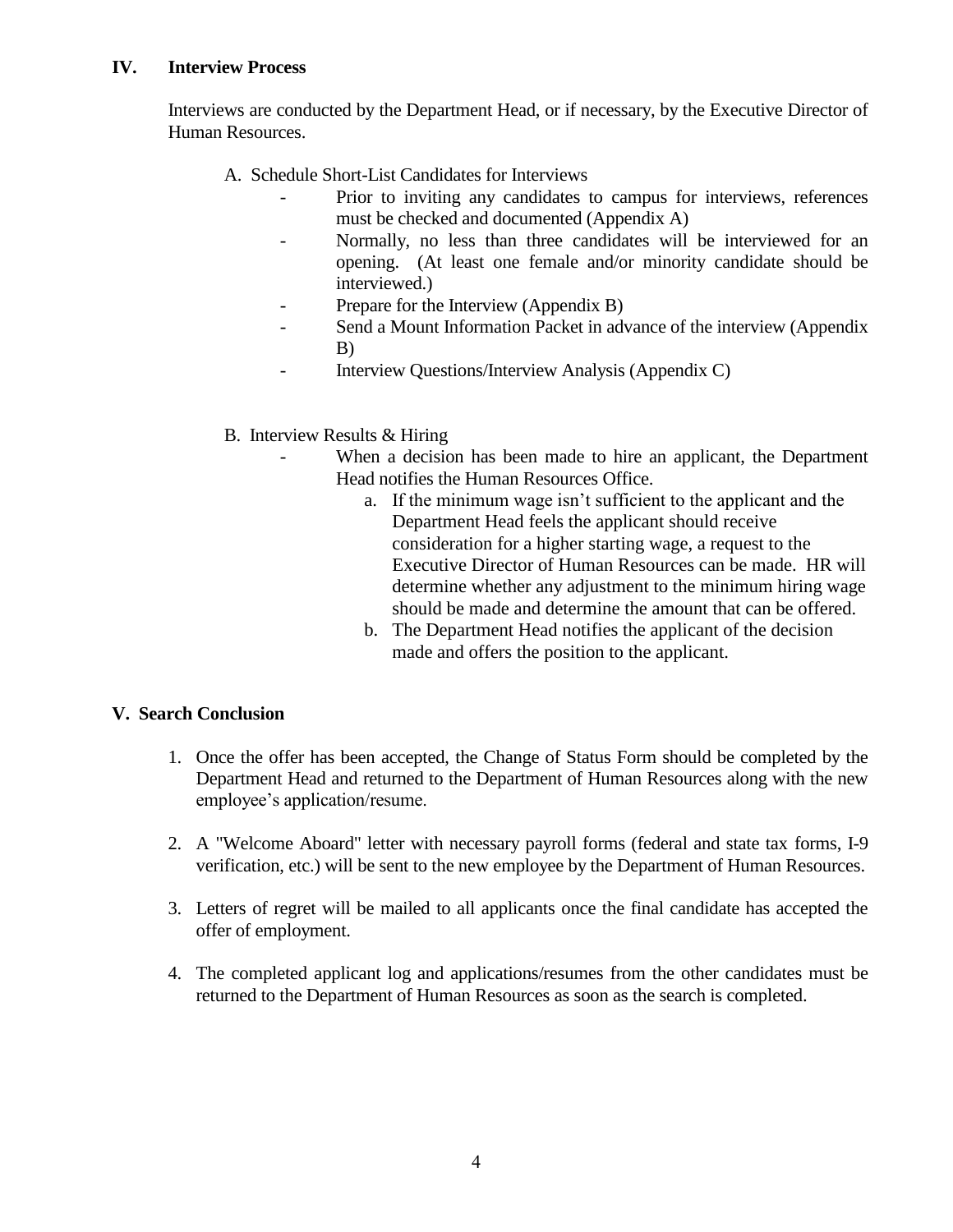#### **APPENDIX A:**

#### **FORM FOR CHECKING REFERENCES OVER THE PHONE**

| Candidate's Name:  |  |
|--------------------|--|
| Person Called:     |  |
| Person's Position: |  |
| Company's Name:    |  |

Identify yourself, your institution, your reason for calling, and the position for which the candidate is applying.

- 1. What is/was your relationship to \_\_\_\_\_\_\_\_\_\_\_\_\_\_\_?
- 2. From what month and year until what month and year did you work with \_\_\_\_\_\_\_\_\_\_\_\_\_?
- 3. Can you verify the position(s) that he or she held?
- 4. Can you provide a general sketch of \_\_\_\_\_\_\_\_\_\_\_\_\_\_\_\_\_\_\_\_'s character?
- 5. Did you have the opportunity to observe \_\_\_\_\_\_\_\_\_\_\_\_\_\_\_\_\_ in his/her position as \_\_\_\_\_\_\_\_\_\_\_\_\_\_?
- 6. How would you describe his/her performance in this position?
- 7. What do you consider  $\cdot$  s strengths to be?
- 8. In what areas does end additional development?
- 9. How would you compare the performance of \_\_\_\_\_\_\_\_\_\_\_\_\_ with that of others who have held the same job?
- 10. Please describe \_\_\_\_\_\_\_\_\_\_\_\_\_\_\_'s work ethic in the context of tardiness, absenteeism, attitude, abuse of sick or vacation time, dependability, trustworthiness, or completion of assigned tasks.
- 11. In what sort of environment do you think that \_\_\_\_\_\_\_\_\_\_\_ would work best.
- 12. Why did leave (or why is interested in leaving) your organization?
- 13. Would you hesitate to re-employ or work with if you had the opportunity?
- 14. Is there any additional information that you feel we should have in considering \_\_\_\_\_\_\_\_\_\_\_\_\_\_\_ for employment?

Interviewer:

 $Date:$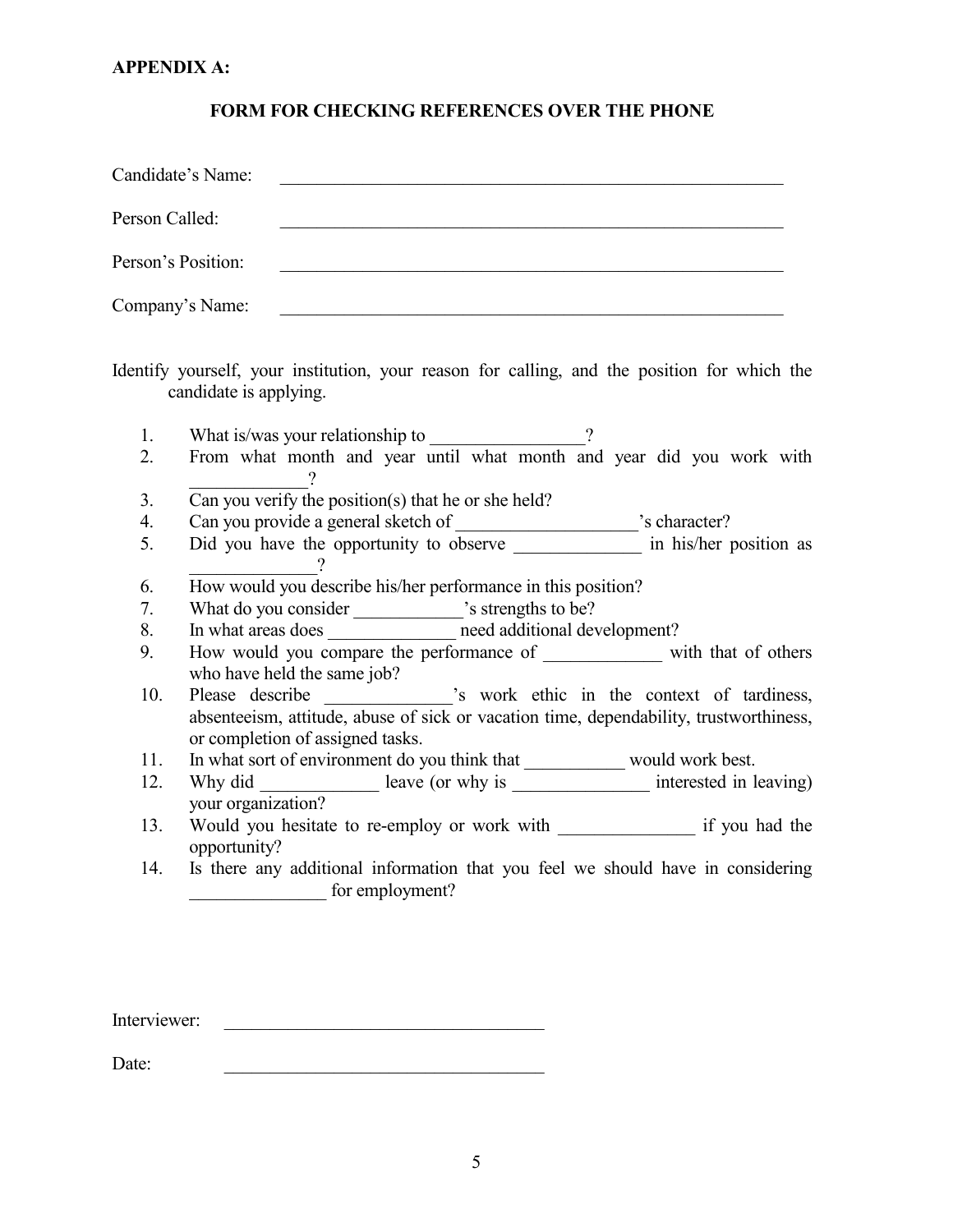#### **APPENDIX B:**

#### **PREPARING FOR THE INTERVIEW**

#### **INTERVIEW PREPARATION CHECKLIST**

- Send Mount Information Package to interviewee.
- Arrange campus tour.
- Arrange meeting with HR representative who will discuss benefits.
- Arrange interview with Department Head.

#### **WELCOME PACKAGE FOR INTERVIEWEES**

Here is a brief list of information that you should send to all candidates invited to campus for an interview.

- Benefits synopsis
- College catalog
- Department brochure (if available)
- Organizational chart (department and institution)
- History of institution
- Mount Plan
- Statement of mission, goals, objectives, and initiatives (often found in promotional materials)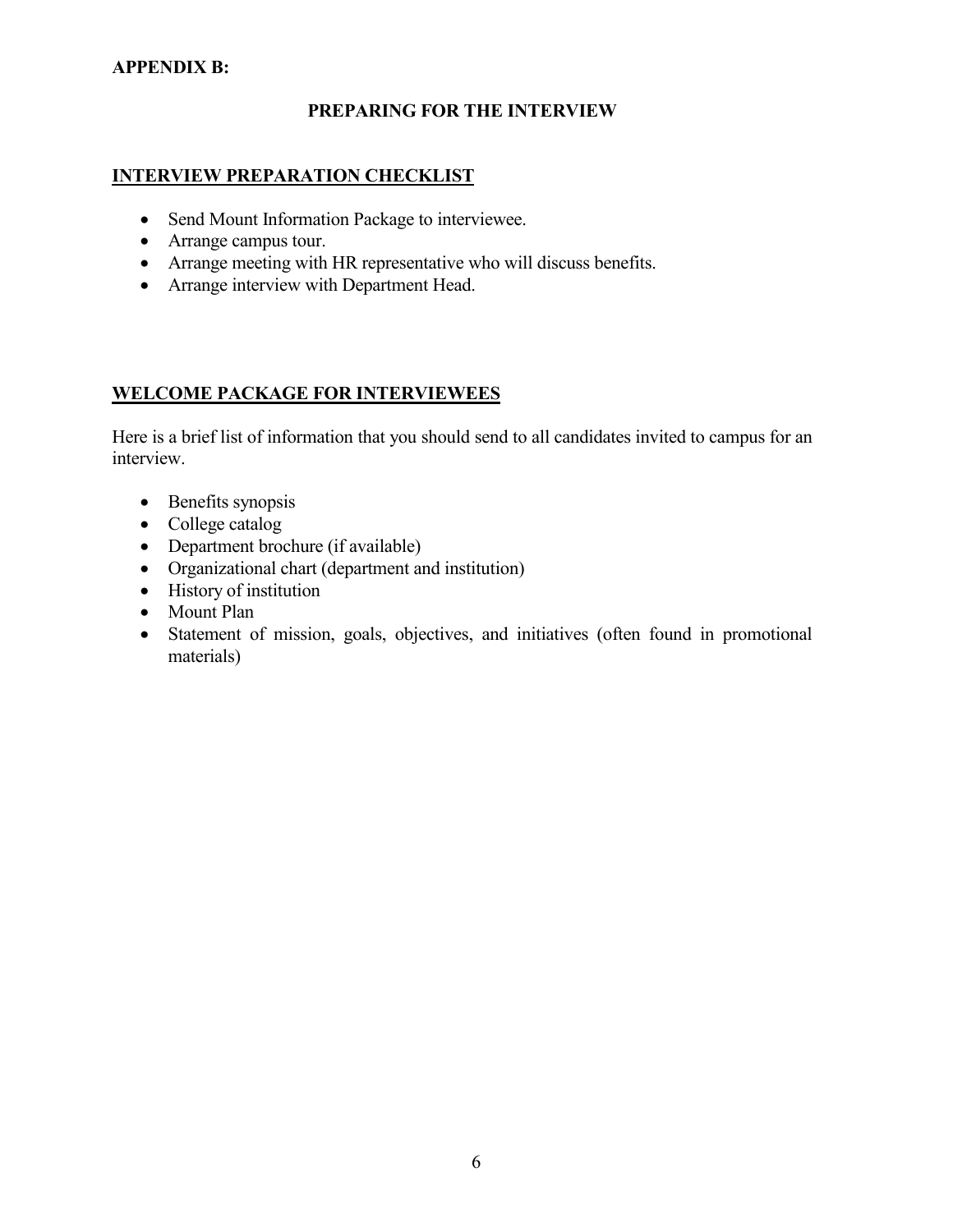#### **APPENDIX C:**

#### **TIPS FOR CONDUCTING THE INTERVIEW**

#### *Before the Interview*:

- Book an appropriate location
- Review the job description (if appropriate)
- Draft and agree upon the interview questions to be asked
- Review the candidate's resume/application
- Agree on the format for the interview
- Ensure that you know and can identify the indicators of the candidate's ability to perform the job

#### *During the Interview*:

- Introduce those involved in the interview process.
- Describe the format of the interview
- Ask open-ended informational, situational, and behavioral questions
- Let the applicant do most of the talking
- Keep the interview on track
- Observe nonverbal behavior
- Take notes
- Leave time for the candidate to ask questions
- Describe the remainder of the search process and the time it will take
- Thank candidate for his or her time.

#### *After the Interview:*

- Evaluate the candidate
- Document the interview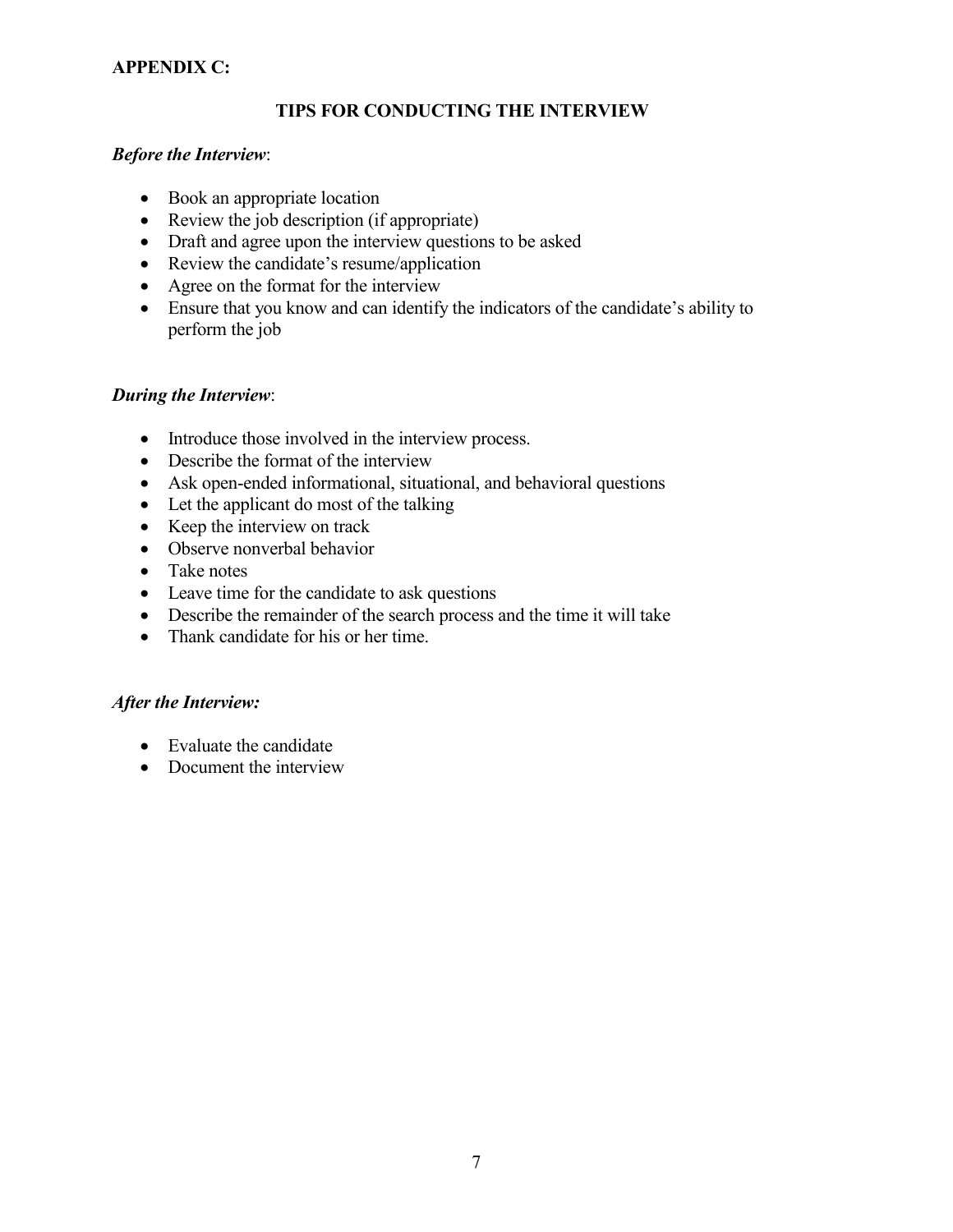## **GOOD INTERVIEW QUESTIONS**

| 1.                 | Tell us a little more about your professional experiences, particularly those not mentioned on your<br>resume.                                           |
|--------------------|----------------------------------------------------------------------------------------------------------------------------------------------------------|
| 2.                 | Why are you interested in leaving your current assignment and why do you feel that this assignment<br>would be better for you?                           |
| 3.                 | Do you feel this position is a promotion, a lateral move, a broadening of your professional experience, or<br>just a change? Why do you think so?        |
| $\boldsymbol{4}$ . | How does this position fit into your overall career goals?                                                                                               |
| 5.                 | Describe the duties of your current job.                                                                                                                 |
| 6.                 | What do you dislike most about your current job?                                                                                                         |
| 7.                 | What is your favorite part of your current job and why is it your favorite part?                                                                         |
| 8.                 | What are the three college courses that best prepared you for your current job?                                                                          |
| 9.                 | What is the best method of creating a<br>[?] [a relevant product]                                                                                        |
| 10.                | What qualities or experiences make you the best candidate for this position?                                                                             |
| 11.                | Describe two or three major trends in your profession today.                                                                                             |
| 12.                | On the basis of the information you have received so far, what do you see as the major challenges of this<br>position and how would you meet them?       |
| 13.                | Describe a situation in which you did "all the right things" and were still unsuccessful. What did you<br>learn from the experience?                     |
| 14.                | Discuss the committees on which you have served and the impact of these committees on the organization<br>where you currently work.                      |
| 15.                | Why did you choose this profession/field?                                                                                                                |
| 16.                | What new skills have you learned over the past year?                                                                                                     |
| 17.                | Think about an instance when you were given an assignment that you thought you would not be able to<br>complete. How did you accomplish this assignment? |
| 18.                | Have you ever had a great idea but been told that you could not implement it? How did you react? What<br>did you do?                                     |
| 19.                | Describe the best boss and the worse boss you have ever had.                                                                                             |
| 20.                | Describe your ideal job.                                                                                                                                 |
| 21.                | What would your coworkers or your supervisor say about you?                                                                                              |
| 22.                | Can you describe how you go about solving problems? Please give us some examples.                                                                        |
| 23.                | What is the biggest conflict you have ever been involved in at work? How did you handle that situation?                                                  |
| 24.                | What new programs or services would you start if offered the position?                                                                                   |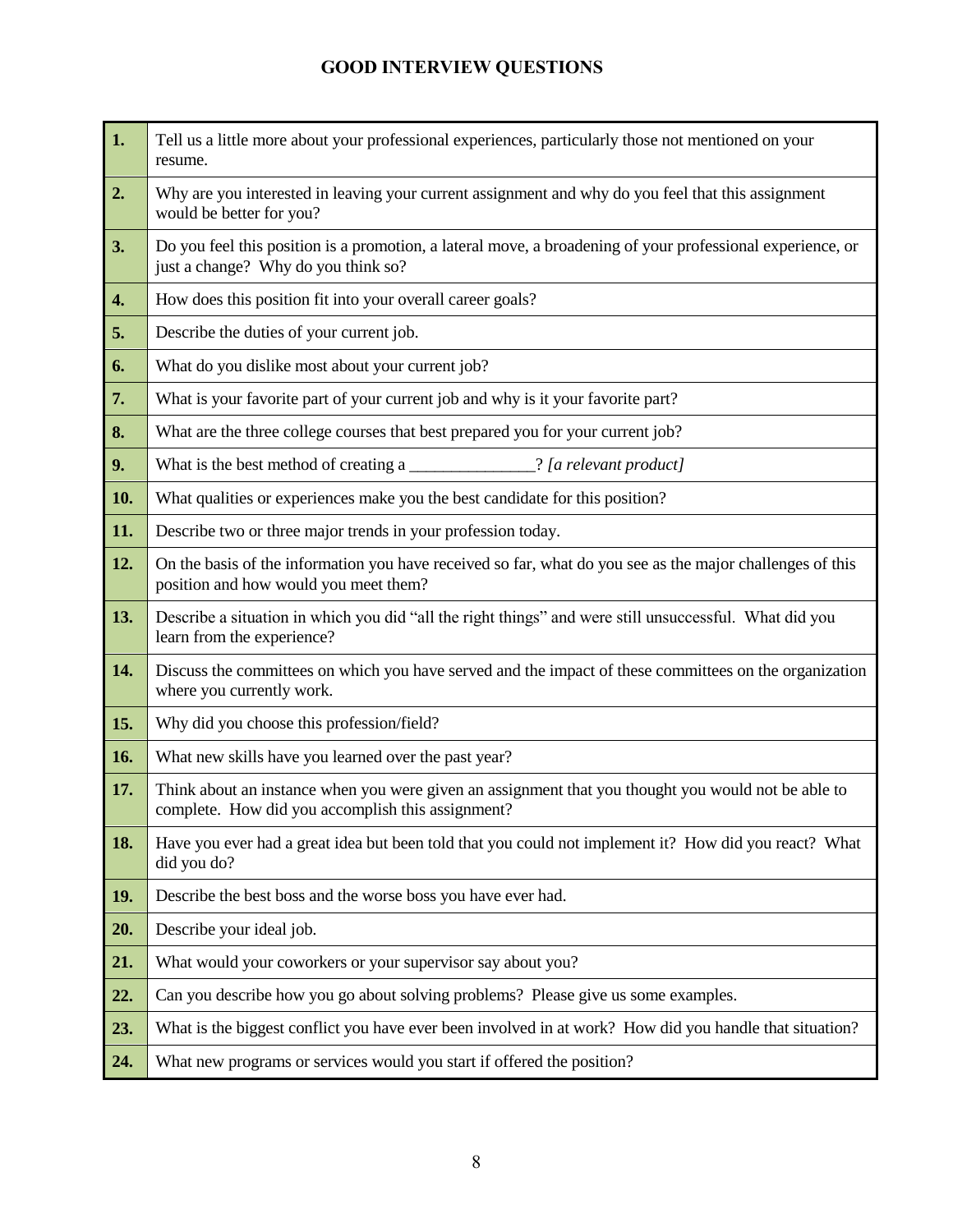| 25. | Please share with us your philosophy about customer service in an academic environment and give us<br>some examples of service that would illustrate your views. |  |  |  |  |
|-----|------------------------------------------------------------------------------------------------------------------------------------------------------------------|--|--|--|--|
| 26. | Tell us how you would learn your new job in the absence of a formal training program.                                                                            |  |  |  |  |
| 27. | How would you characterize your level of computer literacy? What are some of the programs and<br>applications with which you are familiar?                       |  |  |  |  |
| 28. | Think about a coworker from the present or past whom you admire. Why?                                                                                            |  |  |  |  |
| 29. | What are the characteristics that you prize most in an employee? What behaviors or characteristics do<br>you find intolerable?                                   |  |  |  |  |
| 30. | Can you share with us your ideas about professional development?                                                                                                 |  |  |  |  |
| 31. | Describe some basic steps that you would take in implementing a new program.                                                                                     |  |  |  |  |
| 32. | What are one or two of your proudest professional accomplishments?                                                                                               |  |  |  |  |
| 33. | Do you have any knowledge of the unique role of a liberal arts college?                                                                                          |  |  |  |  |
| 34. | How do you feel about diversity in the workplace? Give us some examples of your efforts to<br>promote diversity.                                                 |  |  |  |  |
| 35. | Tell us how you go about organizing your work. Also, describe any experience you have had with<br>computers or other tools as they relate to organization.       |  |  |  |  |
| 36. | Please tell us what you think are the most important elements of a good _________. (service, activity,<br>product, class, etc.)                                  |  |  |  |  |
| 37. | Describe your volunteer experiences in community-based organizations.                                                                                            |  |  |  |  |
| 38. | What professional associations do you belong to and how involved in them are you?                                                                                |  |  |  |  |
| 39. | Tell us about your preferred work environment.                                                                                                                   |  |  |  |  |
| 40. | What experiences or skills will help you manage projects?                                                                                                        |  |  |  |  |
| 41. | Tell us how you would use technology in your day-to-day job.                                                                                                     |  |  |  |  |
| 42. | In what professional development activities have you been involved over the past few years?                                                                      |  |  |  |  |
| 43. | What volunteer or social activities have helped you develop professional skills?                                                                                 |  |  |  |  |
| 44. | What things have you done on your own initiative to help you prepare for your next job?                                                                          |  |  |  |  |
| 45. | Do you have any concerns that would make you have reservations about accepting this position if<br>it is offered to you?                                         |  |  |  |  |
| 46. | What do you think most uniquely qualifies you for this position?                                                                                                 |  |  |  |  |
| 47. | Do you have any additional information that you would like to share?                                                                                             |  |  |  |  |
| 48. | Do you have any questions for us?                                                                                                                                |  |  |  |  |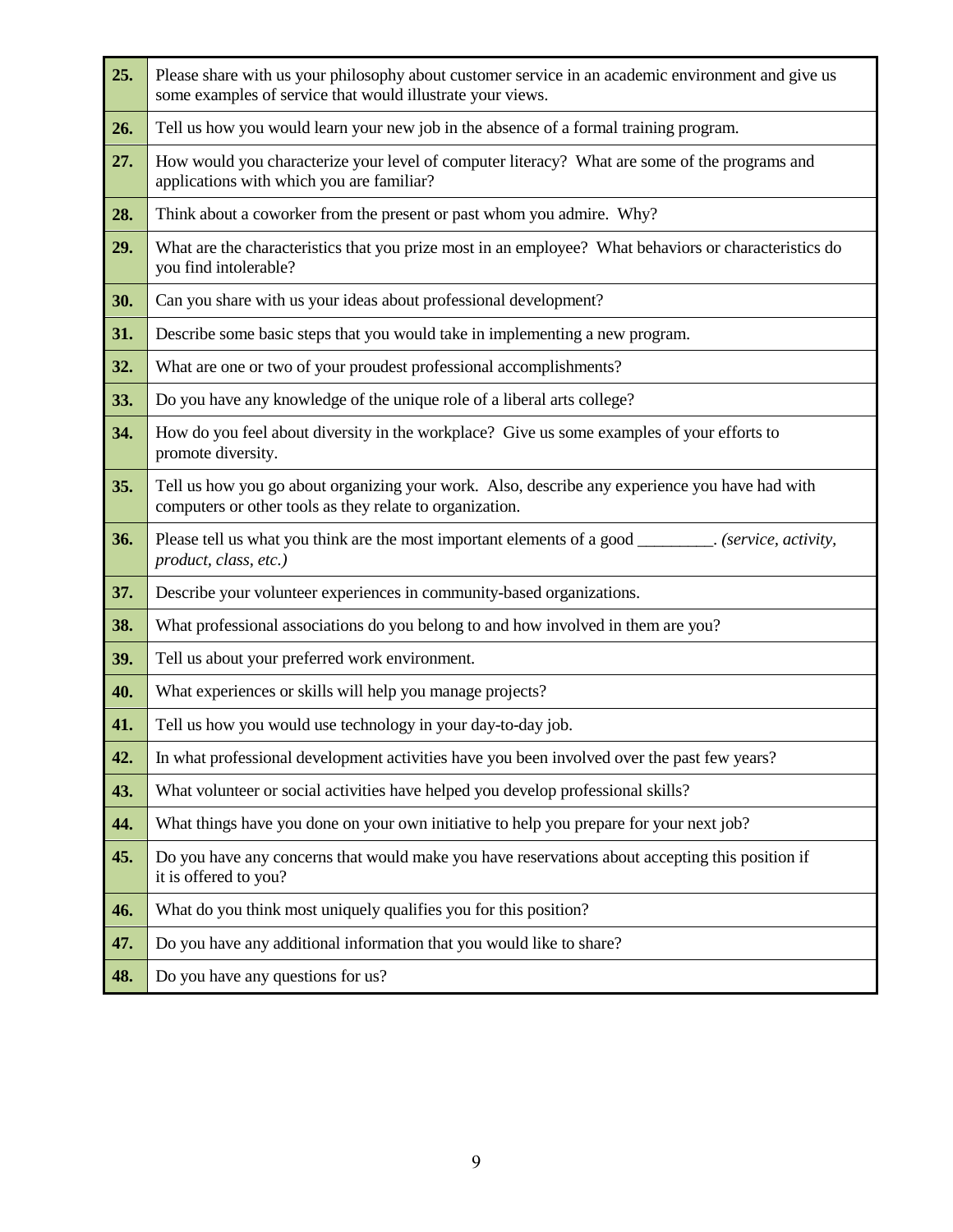#### **INTERVIEW QUESTIONS TO AVOID**

You cannot ask any question during the interview that relates to an applicant's race, color, religion, age, gender, national origin, or disability. In some states, inquiries about a candidate's sexual orientation are illegal. The following questions are merely a few of the questions that should not be asked:

#### *Questions to Avoid:*

- Are you a U.S. citizen?
- Where were you born?
- What is your birth date?
- How old are you?
- Do you have a disability?
- Are you married?
- What is your spouse's name?
- What is your maiden name?
- Do you have any children?
- Do you have child care arrangements?
- What is your race or ethnic origin?
- Which church do you attend?
- What is your religion?

The following questions should be asked only when there is a bona fide, job-specific reason to ask them. If asked of one candidate, they should be asked of all candidates for the same position.

#### *Acceptable Alternative Questions:*

- Do you have any responsibilities that conflict with the job's attendance or travel requirements?
- Are you able to work in the United States on an unrestricted basis?
- Are you able to perform the duties on the job description with or without reasonable accommodations?
- Have you ever been convicted of a felony crime?
- If hired, can you provide proof that you are at least 18 years of age?
- Do you have any conflicts that would prevent you from working the schedule discussed?
- What languages do you speak or write fluently?
- Have you worked under any other professional name or nickname?
- Do you have any relatives currently working for this institution?
- Would you have any problem working overtime, if required?
- Would anything prohibit you from making a long-term commitment to the position and the institution?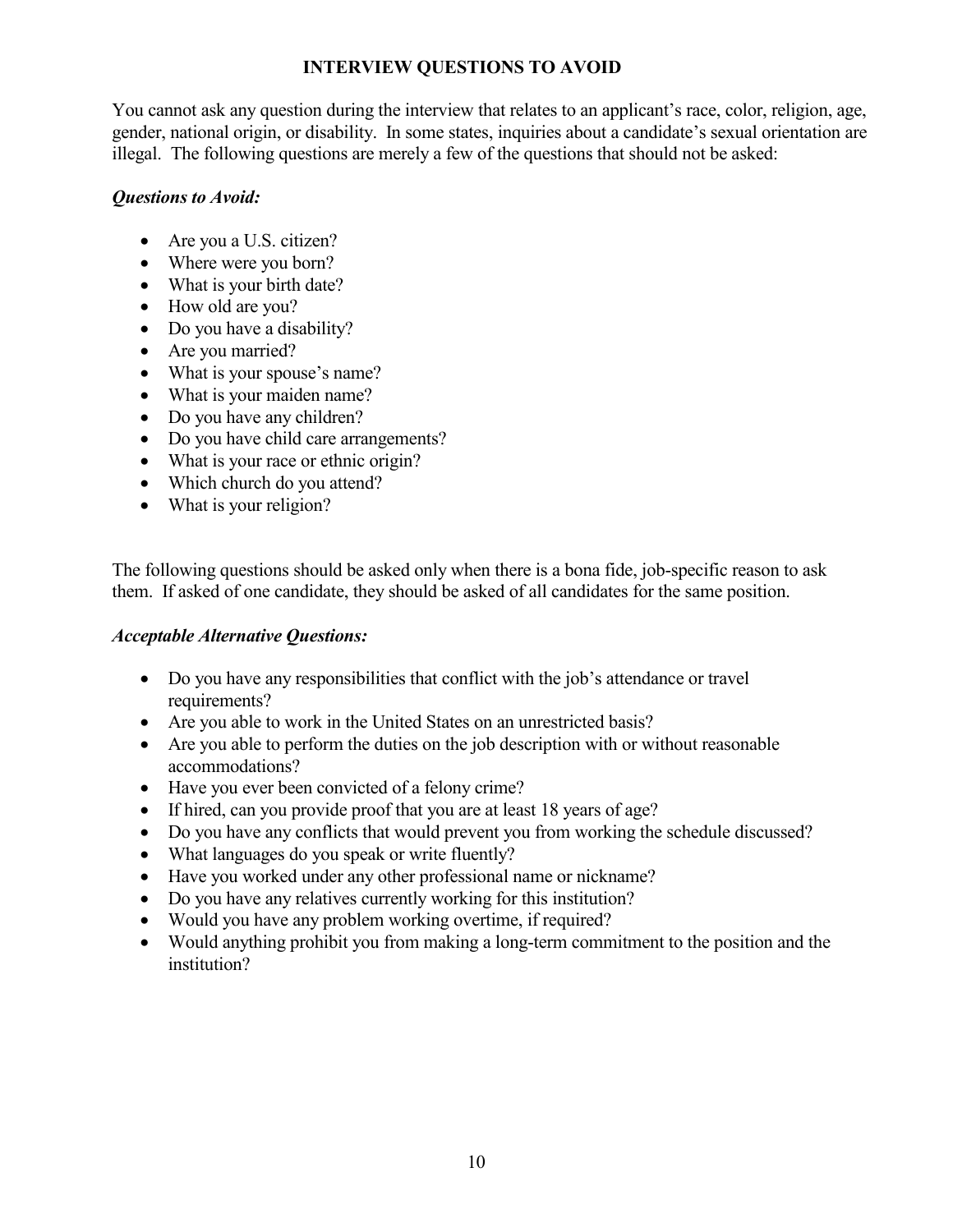### **INTERVIEW EVALUATION BASED ON RESPONSES TO QUESTIONS**

|                                         | <b>CANDIDATE'S NAME:</b>                                                                                                                                                                                                                      |                                                                                             | DATE:                                                         |                     |  |  |
|-----------------------------------------|-----------------------------------------------------------------------------------------------------------------------------------------------------------------------------------------------------------------------------------------------|---------------------------------------------------------------------------------------------|---------------------------------------------------------------|---------------------|--|--|
| <b>Name of Search Committee Member:</b> |                                                                                                                                                                                                                                               |                                                                                             |                                                               |                     |  |  |
| Question                                |                                                                                                                                                                                                                                               | <b>Response Score:</b><br>10 = Excellent Response<br>5 = Good Response<br>2 = Poor Response | Importance:<br>$1 = Low$<br>$2 = \text{Median}$<br>$3 = High$ | <b>Total Score:</b> |  |  |
| 1.                                      | Why are you interested in leaving your current<br>assignment and why do you feel that this position is<br>a good position for you?                                                                                                            |                                                                                             |                                                               |                     |  |  |
| 2.                                      | Describe how your past school and work<br>experiences have prepared you for the job for<br>which you are applying.                                                                                                                            |                                                                                             |                                                               |                     |  |  |
| 3.                                      | Tell us about your preferred work environment.                                                                                                                                                                                                |                                                                                             |                                                               |                     |  |  |
| 4.                                      | Have you ever been told that you could not<br>implement a great idea that you had? How did you<br>react? What did you do?                                                                                                                     |                                                                                             |                                                               |                     |  |  |
| 5.                                      | Describe your level of computer proficiency and<br>the programs with which you are familiar.                                                                                                                                                  |                                                                                             |                                                               |                     |  |  |
| 6.                                      | What would you do if you accidentally hung up the<br>telephone on a customer who had been waiting for<br>a long period of time and the customer called back<br>and used loud and offensive language to tell you<br>that you were incompetent? |                                                                                             |                                                               |                     |  |  |
| 7.                                      | How do you go about organizing your work each<br>day?                                                                                                                                                                                         |                                                                                             |                                                               |                     |  |  |
| 8.                                      | What do you dislike most about your current job?                                                                                                                                                                                              |                                                                                             |                                                               |                     |  |  |
| 9.                                      | Where would this position fit into your career<br>development goals?                                                                                                                                                                          |                                                                                             |                                                               |                     |  |  |
|                                         | 10. Why are you the best candidate for this position?                                                                                                                                                                                         |                                                                                             |                                                               |                     |  |  |
|                                         |                                                                                                                                                                                                                                               |                                                                                             | <b>Total Score:</b>                                           |                     |  |  |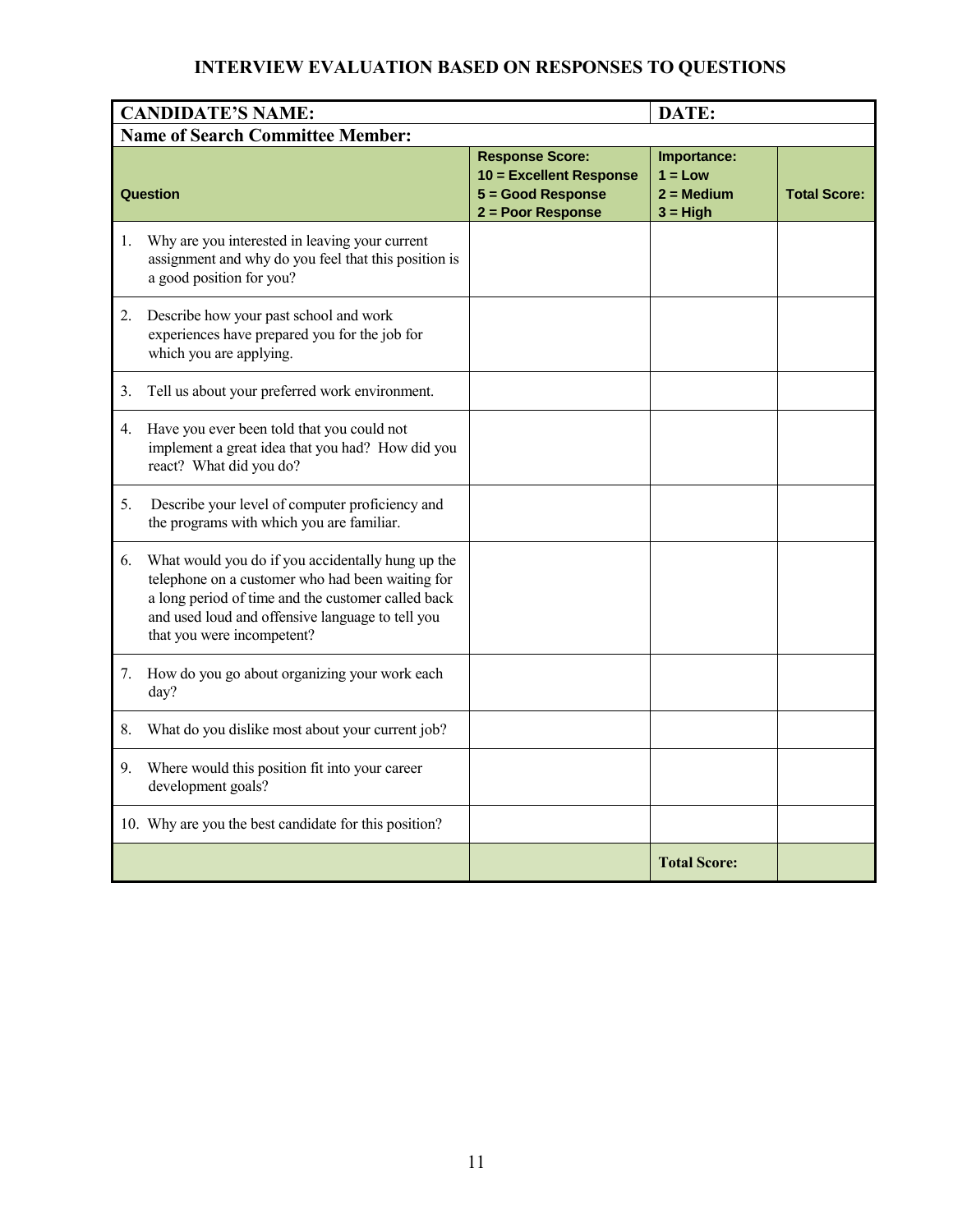#### **INTERVIEW EVALUATION BASED ON GENERAL OBSERVATIONS**

- 1. Candidate's strengths:
- 2. Candidate's weaknesses:
- 3. Did the candidate answer all questions to your satisfaction? If not, which questions were left unanswered?
- 4. Does the candidate appear to be able to perform the job?
- 5. Do you have any reservations about this candidate's ability to succeed at this institution?
- 6. Other comments:
- 7. How would you rank this candidate in relation to the other candidates who have come to campus?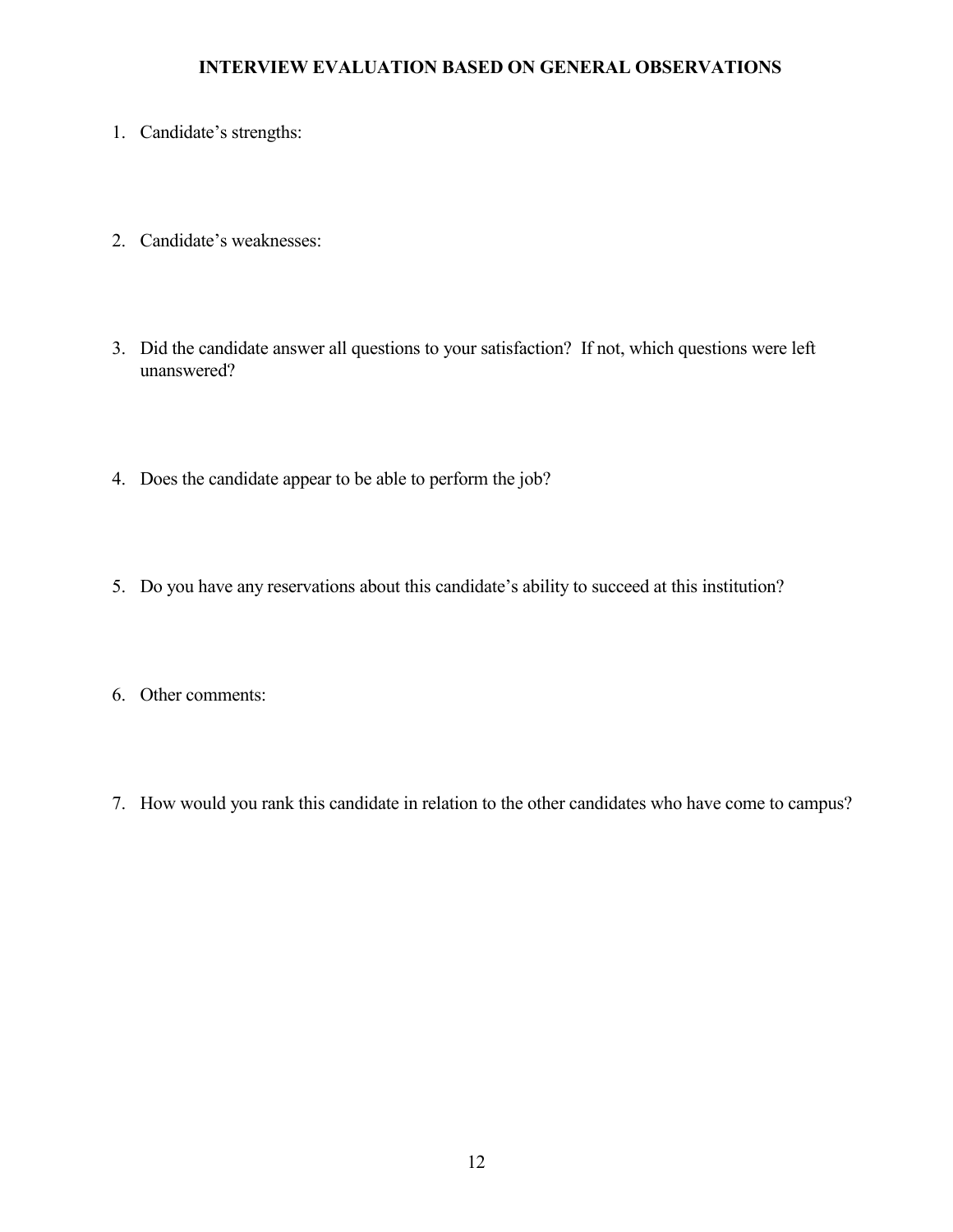#### **EMPLOYMENT INTERVIEW ANALYSIS**

| <b>Applicant's Address</b>                                |                                                                      |                                                             | The purpose of this analysis is to organize the recording of information collected<br>during the interview and to assist in the evaluating and comparing different<br>applicants when interviews are completed. It will be most effective if prepared<br>immediately after the interview when memory is fresh. The analysis may also be |                                                                                   |                                                                                   |                                           |  |
|-----------------------------------------------------------|----------------------------------------------------------------------|-------------------------------------------------------------|-----------------------------------------------------------------------------------------------------------------------------------------------------------------------------------------------------------------------------------------------------------------------------------------------------------------------------------------|-----------------------------------------------------------------------------------|-----------------------------------------------------------------------------------|-------------------------------------------|--|
| Telephone Number:                                         |                                                                      |                                                             |                                                                                                                                                                                                                                                                                                                                         |                                                                                   |                                                                                   |                                           |  |
| Name of Interviewer:                                      |                                                                      |                                                             |                                                                                                                                                                                                                                                                                                                                         | referred to during the interview as a reminder of basic areas to discuss with the |                                                                                   |                                           |  |
| Date of Any Previous Interviews:                          |                                                                      |                                                             | applicant.                                                                                                                                                                                                                                                                                                                              |                                                                                   |                                                                                   |                                           |  |
| Date of this Interview:                                   |                                                                      |                                                             | Name of Applicant:                                                                                                                                                                                                                                                                                                                      |                                                                                   | Position Applied For:                                                             |                                           |  |
| <b>TRAITS</b>                                             | <b>UNSATISFACTORY</b>                                                | <b>SOME</b><br><b>DEFICIENCIES</b><br><b>EVIDENT</b>        | <b>SATISFACTORY</b>                                                                                                                                                                                                                                                                                                                     | <b>EXCEPTIONAL</b>                                                                | <b>CLEARLY</b><br><b>OUTSTANDING</b>                                              | <b>INSERT</b><br><b>RATING</b><br>$(0-4)$ |  |
|                                                           | $\bf{0}$                                                             | $\mathbf{1}$                                                | $\boldsymbol{2}$                                                                                                                                                                                                                                                                                                                        | 3                                                                                 | $\Delta$                                                                          |                                           |  |
| <b>Knowledge of Specific</b><br><b>Job Related Topics</b> | No knowledge evident                                                 | Less than we would<br>prefer                                | Meets our requirements<br>for hiring                                                                                                                                                                                                                                                                                                    | Exceeds our<br>expectations of<br>average candidate                               | Thoroughly versed in<br>job and very strong in<br>associated areas                |                                           |  |
| <b>Experience</b>                                         | None for this job nor any<br>related experience                      | Would prefer more for<br>this job                           | Adequate for job applied<br>for                                                                                                                                                                                                                                                                                                         | More than adequate.<br>Has some experience<br>in related area                     | Totally experienced in<br>job. Has strong<br>experience in related<br>areas       |                                           |  |
| Communication<br><b>Ability</b>                           | Could not communicate.<br>Would be severely impaired<br>in most jobs | Some difficulties. Will<br>detract from job<br>performance. | Sufficient for adequate<br>job performance                                                                                                                                                                                                                                                                                              | More than sufficient<br>for job.                                                  | Outstanding ability to<br>communicate                                             |                                           |  |
| <b>Interest in Position and</b><br>our College            | Showed no interest                                                   | Some lack of interest                                       | Appeared genuinely<br>interested                                                                                                                                                                                                                                                                                                        | Very interested Seems<br>to prefer type of work<br>applied for                    | Totally absorbed with<br>job content. Conveys<br>feeling only this job<br>will do |                                           |  |